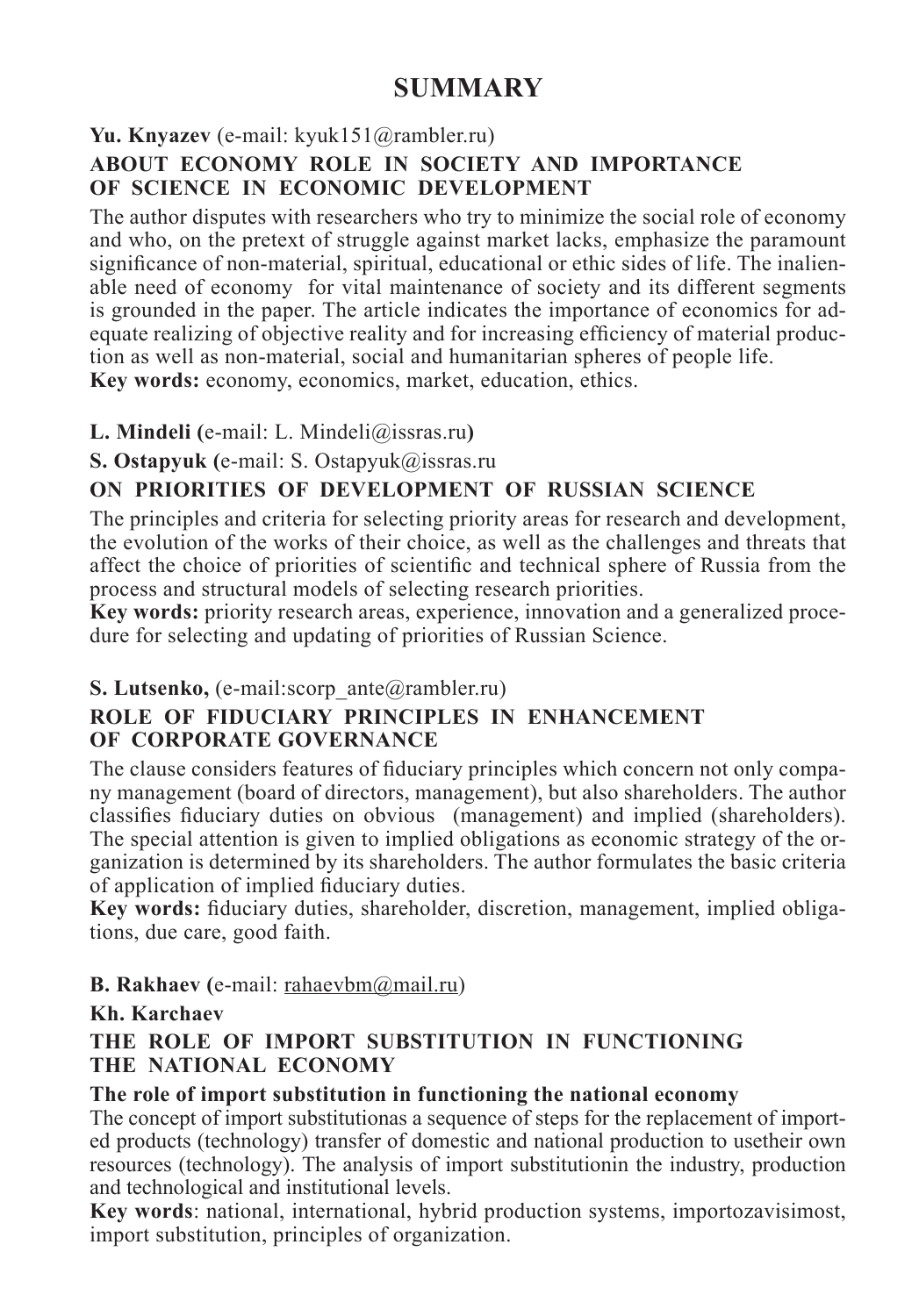## **V. Nazarova** (е-mail: nvarvara@list.ru)

# **THE DEVELOPMENT OF CLUSTERS: RUSSIAN AND EUROPEAN EXPERIENCE**

The article is devoted to the theoretical aspects of clusters: different cluster's definitions will be compared, the mail advantages for the participants will be discussed from the point of view of the participants of local, regional, branches, the comparative review of foreign and Russian experience of cluster's formation will be made. **Key words**: regional innovation clusters, cluster effects, cooperative competition, R&D, open innovations.

**N. Solodilova** (е-mail: post@ugues.ru),

**R. Malikov** (е-mail: MalikovRI@ rambler.ru),

**K. Grishin** (е**-**mail: grishin2472 @ yandex.ru)

# **PREDICTION OF INVESTMENT POTENTIAL OF BUSINESS IN THE REGION**

To determine the optimal ways to enhance the investment potential of the regions must be given priority to ensure the institutional development of the regional business environment. The article using toolkit of institutional design modeled the interaction of businesses with regional authorities to coordinate the input of business rules, on the basis of which it is possible to design the optimal parameters of the institutional configuration of the regional business environment.

**Key words:** institutional configuration of the regional business environment; rules of the game; businessmen-investors; investment preferences; regional authorities; investment risks.

# **Z. Kadirova** (e-mail: kzulayho@gmail.com)

### **LONG-TERM CONSEGUENCES OF LABOR EXPORTS ON ECONOMIK DEVELOPMENT OF A COUNTRY: LESSONS LEARM FROM FOREIGN EXPERIENCE FOR THE REPUBLIK OF UZBEKISTAN IN FORMU-LATING ITS MIGRATION POLICY**

Since the beginning of the  $20<sup>th</sup>$  century, the Republic of Uzbekistan has experienced growth in outward labor migration. The article reviews the long-term economic consequences of labor exports in the example of the Philippines and Morocco, which are among the leading exporters of labor and are comparable with the Republic of Uzbekistan on many social and economic parameters. The article proposes economic and social measures in managing its labor resources for the Republic of Uzbekistan.

**Key words**: labor migration, labor exports, money remittances, migration policy, net migration, remigration.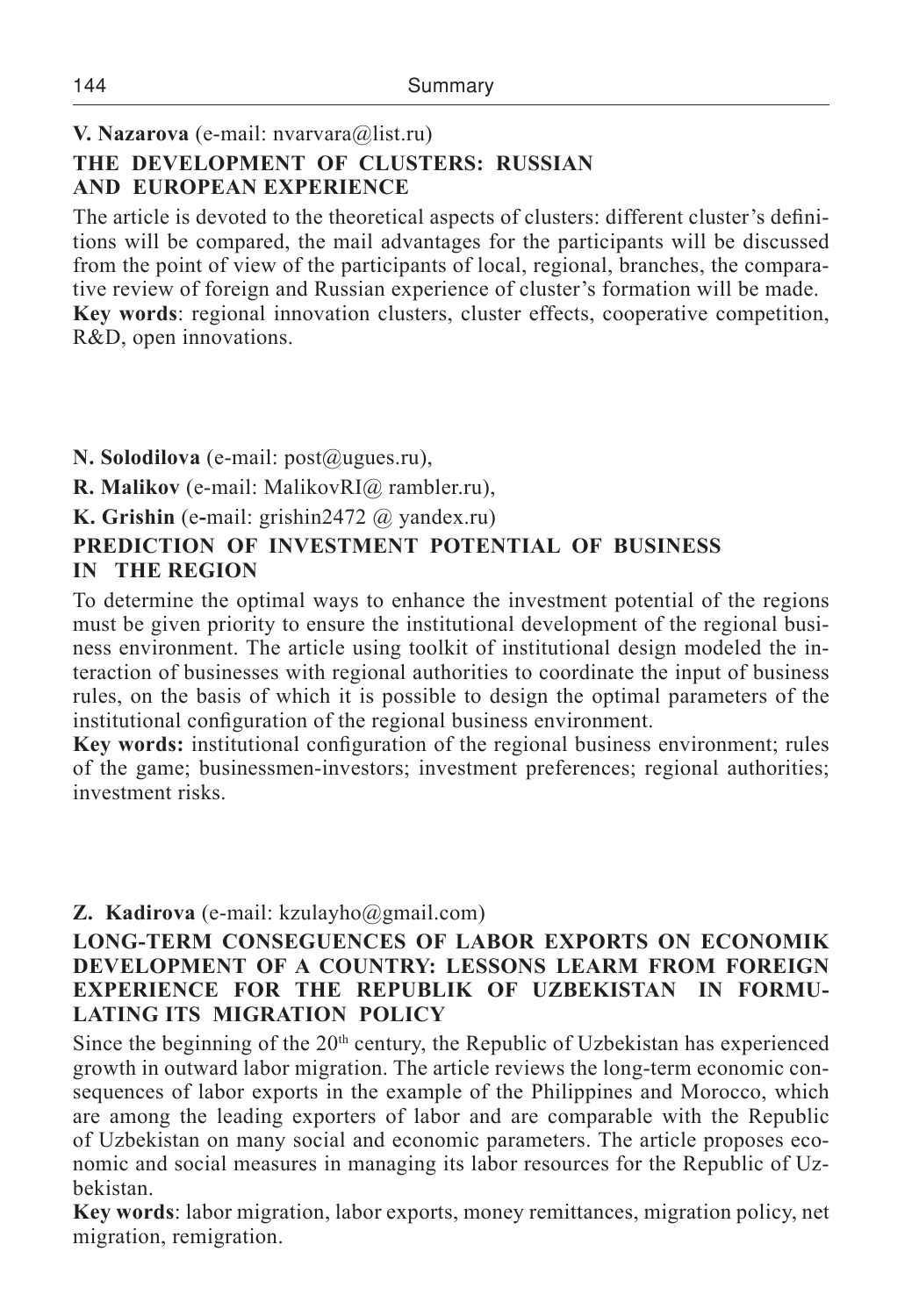**E.Galaeva** (е-mail: rossini@list.ru)

**Yu.Rossikova** (е-mail: rossikoy@kean.edu)

# **WAGES AND EMPLOYMENT: DISCRIMINATION PROBLEMS**

The paper analyzes the data on the structure of employment and wage levels in the United States and Russia due to gender, age, racial aspects, belonging to a particular sphere of activity and occupation, level of education.

The analysis draws conclusions on the improvement of social policy in relation to the populations concerned.

**Key words**: wages, employment, unemployment, discrimination, education level, occupation, gender analysis of employment and salary, age and racial characteristics of labor discrimination, the US and Russia.

# **MATERIALS OF THE CIS STATISTICAL COMMITTEE**

Аbout research activities of scientists in the Commonwealth countries.